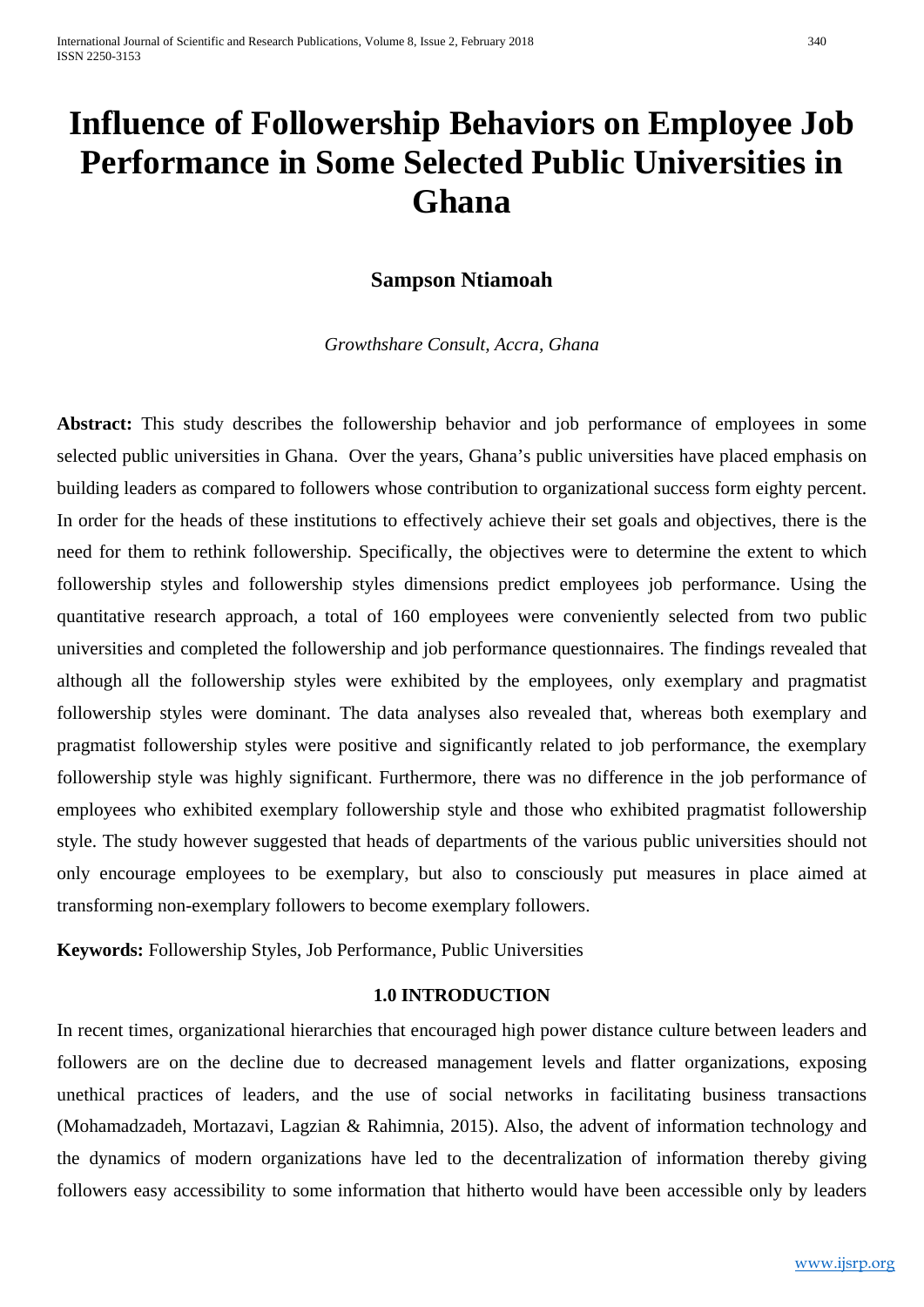(Bjugstad, Thompson, & Morris, 2006). These developments have empowered followers causing them to become more courageous than before. The educational field has also experienced these changes with many leaders of international universities laying more emphases on the need to reconsider the high attention placed on leaders as compared to followers (Ye, 2008). There is therefore the need for employers and employees alike to recognize and harness the influence that followers have on modern organizations because without followers, organizational change is impossible; it takes the acceptance and commitment of followers for organizational change to occur (Baker, Mathis, & Stites-Doe, 2011).

In Ghana, leadership has been the main vehicle of groups and social interactions in every institution (Chazan, 1983). As compared to leadership, followership has not attracted much debate because majority of Ghanaians still hold poor conception about followership (Tagoe, 2010) whereas others associate the term 'follower' with inferiority. With Ghana being a country with high power distance culture, followers often look up to leaders for direction, foresight and vision making leaders Lords over followers (Hale & Fields, 2007). However, this may not be so in institutions of higher learning. This is because most of the people who work in the universities are presumed to be informed and knowledgeable which give them some amount of courage to be able to effectively work hand-in-hand with their leaders thereby enhancing the leader-follower relationship.

The work environment of employees in Ghana's public universities is formally structured but as a country with a high-power distance culture, employees in such formalized business environment are required to be totally obedient to the orders of superiors. This could result in certain unacceptable group behaviours such as strike actions, admission and grade corruption which negatively affect job performance (Hinic ´, Grubor & Brulic, 2016). For instance, the Federation of University Senior Staff Association of Ghana (FUSAG) and the Teachers and Education Workers Union (TEWU) has embarked on several strike actions since the year 2012. Given that these strike actions largely consist of followers who are the majority in any organization, and whose contribution to organizational success form 80 percent (Kelly 1992), productivity is always negatively affected anytime they engage in such group behaviours. Since followers are becoming more courageous and powerful, it is essential to investigate how their followership behaviour influence their job performance and that is what this study seek to do.

The main objective of this research therefore is to examine the influence that followership behaviors have on job performance. A typical research question is, what is the dominant followership style exhibited by employees of the selected public universities? Is there a significant relationship between followership style and job performance of employees of the selected public universities? Do followership styles significantly affect job performance? Is there a significant difference in job performance due to followership styles?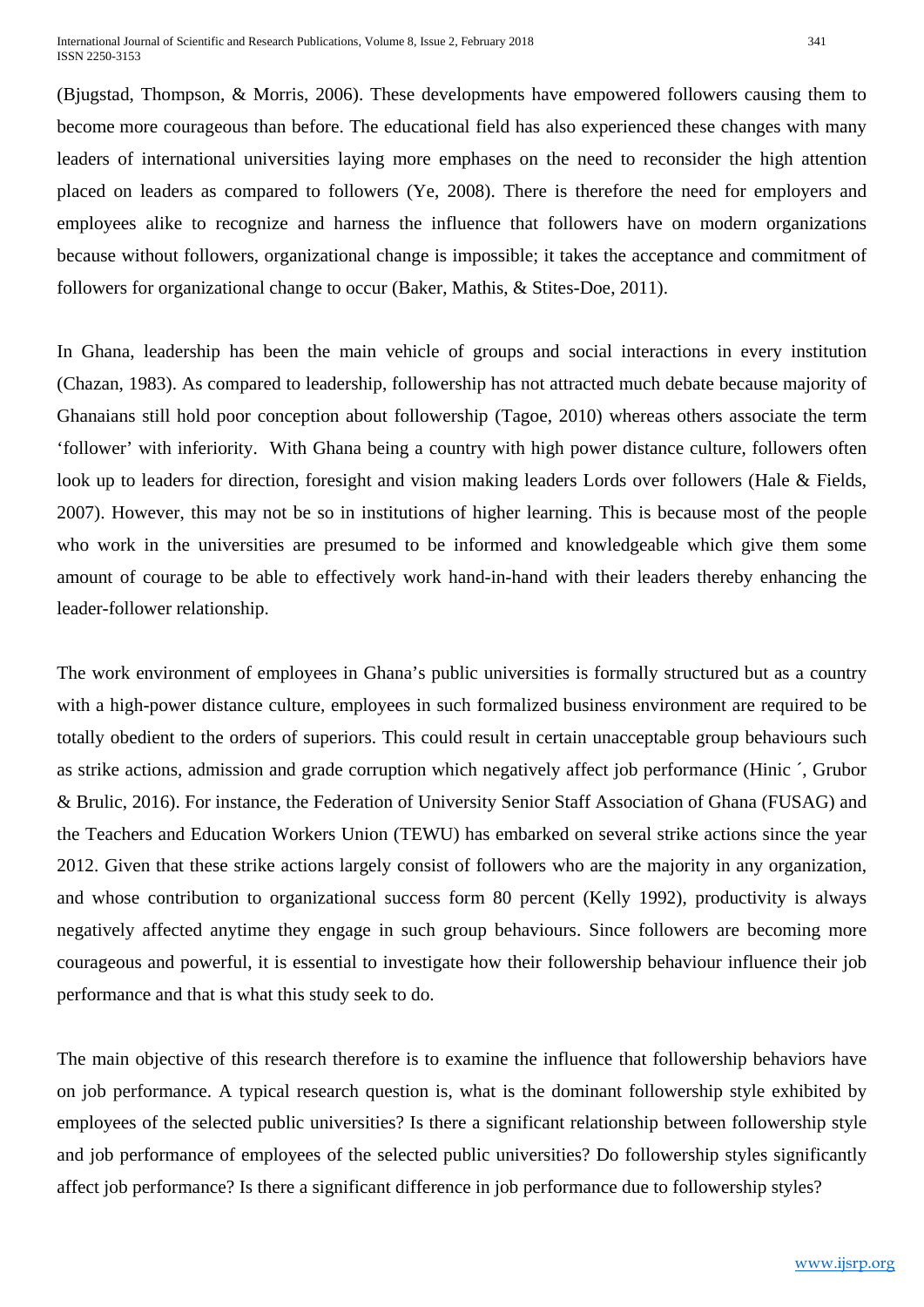#### **2.0 LITERATURE REVIEW**

## **Kelly's Followership Model**

Kelly (1992) proposed a model made up of two behavioral dimensions which explains why one follower is more or less effective than the other. One dimension measures the degree of critical/ uncritical thinking and independence of followers whiles the other dimension ranks them on a scale of active or passive engagement. Exemplary, pragmatist, conformist, passive and alienated followers are the basic followership styles which are determined by the two behavioral followership dimensions (Kelly, 1992).

#### **Alienated Follower**

This group of followers are people who although are independent and critical in their way of thinking yet very passive in putting their thoughts into action. Kelly (1992) states that, almost all alienated followers were once exemplary followers, they later become indifferent when something in the organisation or about the leader somehow displeases them. This causes them to focus their strength on confronting those entities rather than their work.

#### **Conformist Follower**

Conformist followers are actively involving but passive on independent thinking and taking of initiatives. The conformist sees decision making and critical thinking as the sole responsibility of the leader but are eager to take orders. Kelly (1992) attributes the cause of the conformist behaviour to their difficulty to bear the burden that comes with freedom. They become anxious when left to make or live with a choice. As a result, they would at all times try to escape the uncomfortable feeling that comes with making choices by transferring them totally to the leader.

#### **Pragmatist Follower**

Pragmatist followers fall in between both active and passive independent critical thinking and dependent uncritical thinking. Though less critical, Pragmatists do exercise their independent critical thinking by questioning certain decisions made by leaders. They are actively engaged in any task assigned to them but rarely go beyond them. In Kelly's (1992) opinion, their decision to be in the middle-rather than the extreme is because they want to be able to cope amidst unstable situations that could arise from either within the organisation or the external environment.

## **Exemplary Followers**

Exemplary followers score high on both dimensions underlying Kelly's (1992) followership behaviour. They are actively engaged in assigned task and are also independent, critical thinkers. Because of the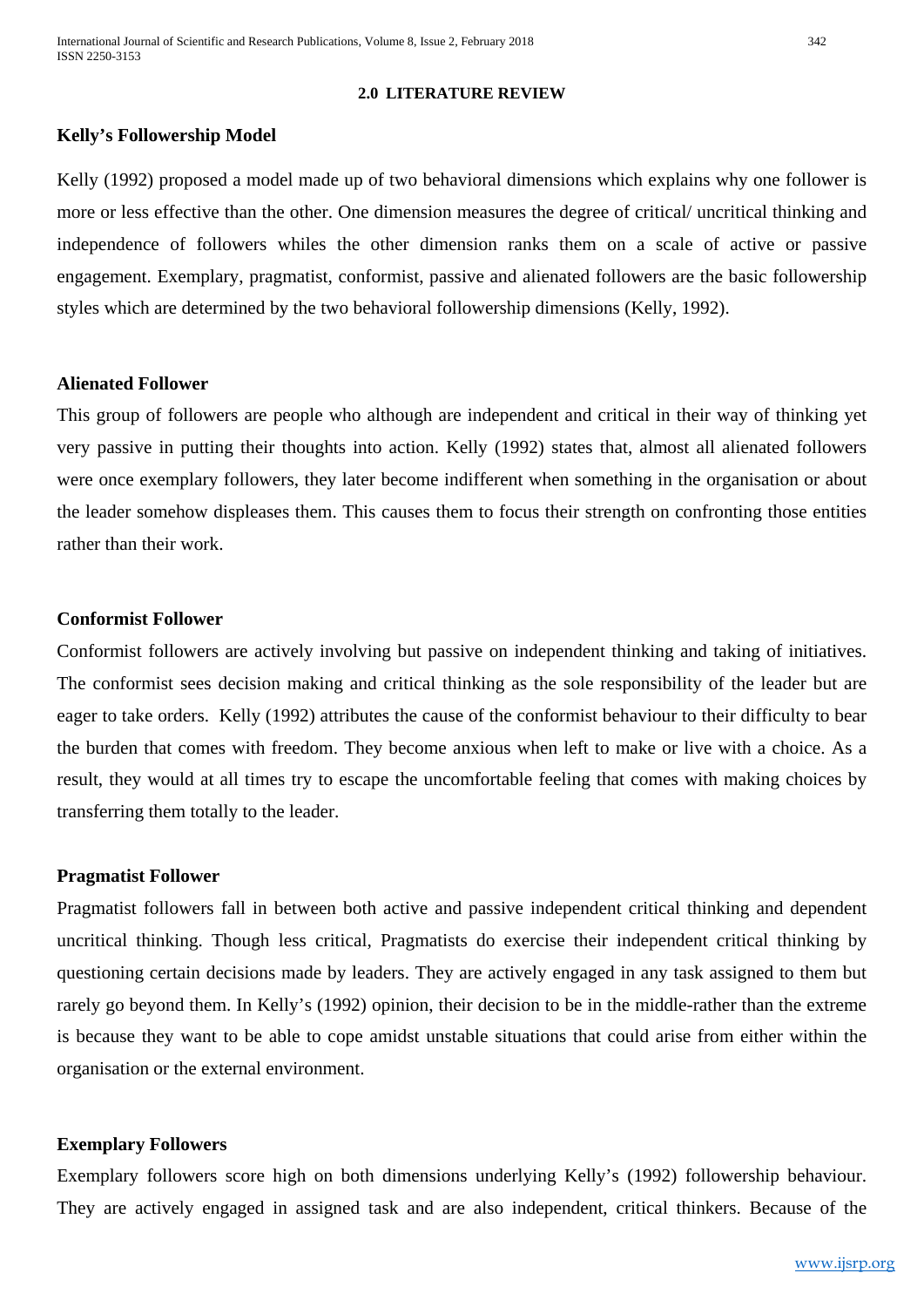enormous contribution exemplary followers offer to both the leader and the organisation, some leaders go to a great extent to attract them. Not only do exemplary followers put their talent to work, but their brainpower to serve the organisation and other stakeholders. The repertoire of skills they have add considerable vale to the organisation when fully utilised (Kelly 1992).

#### **Passive Follower**

This is the opposite of exemplary followers. They are dependent and uncritical thinkers, and also rank low on the level of engagement. Passive followers are not enthusiastic about their assigned task, neither do they do any thinking on their own. In addition, they always need to be supervised when performing a task. Their lack of sense of responsibility and the inability to take initiative means they need constant direction at all times (Kelly, 1992).

## **Job Performance**

## *In-Role Behavior and Organizational Citizenship Behavior*

A study conducted by William and Anderson (1991) pointed out that individual job performance consists of three main aspects: in-role behavior, organizational citizenship behavior of an individual (OCBI), and organizational citizenship behavior to the organization (OCBO). OCBO are general behaviors of employees that the organization benefit from. OCBI are "behaviors that immediately benefit specific individuals and indirectly through this means contribute to the organization" (William & Anderson 1991, p. 602). Naiemah, Hassan and Annuar (2014) states that, the in-role behavior and OCBI developed by William and Anderson (1991) constitute the task and contextual performance proposed by Borman and Motowidlo (1993).

## *Task and Contextual Performance*

In order not to include other factors that are essential to organizational effectiveness, Borman and Motowidlo (1993) made a distinction between task and contextual performance. Hitherto, research on performance and employee selection practices concentrated mainly on an aspect (the activities that appear on employee job description) in the area of performance and this was a real concern to all (Motowidlo, 2003). Several studies have shown that job performance is not limited to only task performance but contextual performance. Outcomes of past studies such as: Van Scotter and Motowildo (1996), Borman, White, and Dorsey (1995), Motowidlo and Van Scotter (1994), and MacKenzie, Podsakoff, and Fette (1991) support the distinction between contextual and task performance put forward by Borman and Motowidlo (1993). They suggested that, both contextual and task performance contribute to the overall performance of an employee.

## **3.0 Materials and Methods**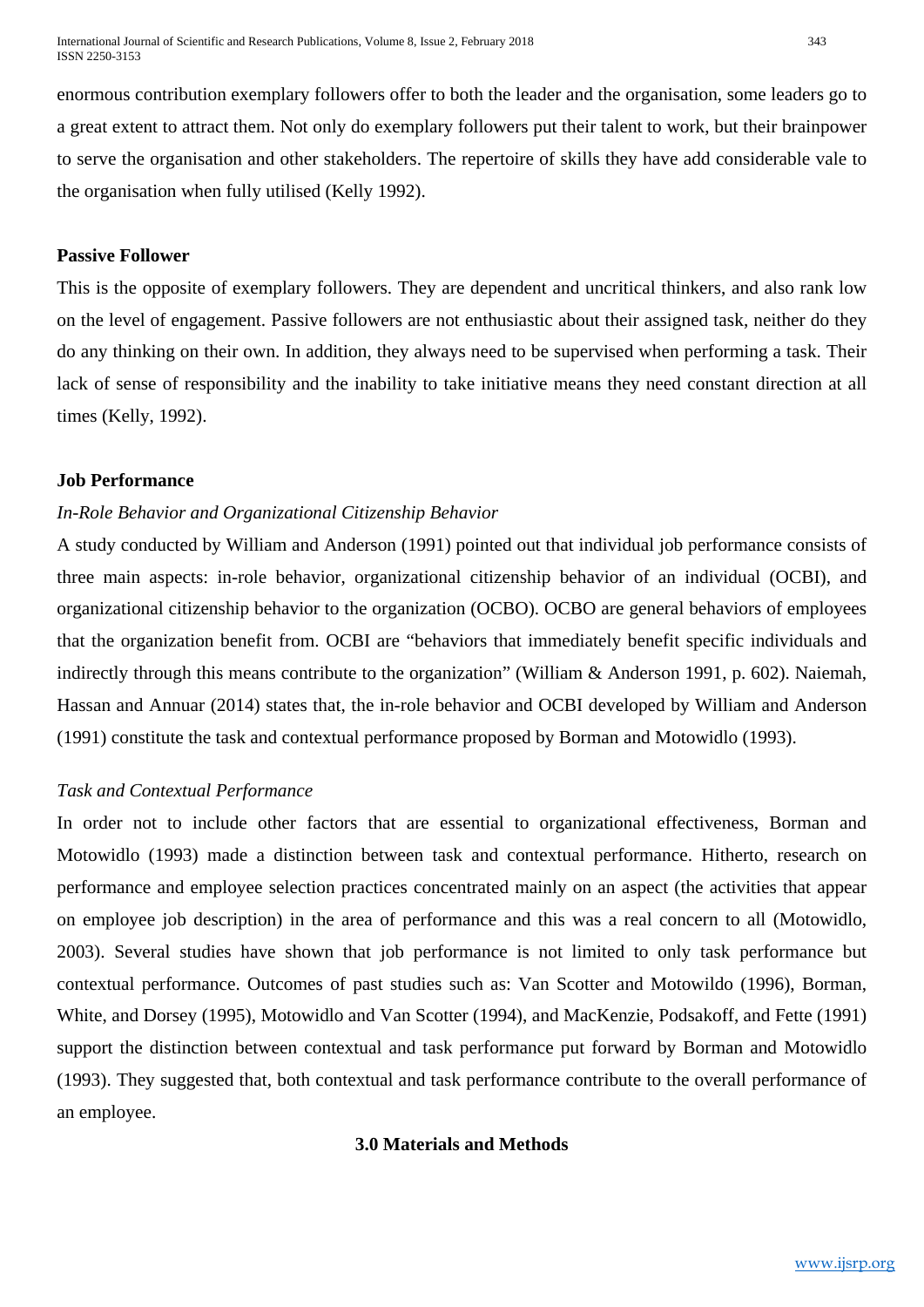International Journal of Scientific and Research Publications, Volume 8, Issue 2, February 2018 344 ISSN 2250-3153

In order to achieve the goal of this study, the non-experimental, survey with quantitative research design was employed to determine if followership styles of middle-level staff of the selected universities have effect on their work performance. The population for the study was made up of middle-level staff in the two universities; University of Professional Studies, Accra (UPSA), and Ghana Institute of Management and Public Administration (GIMPA). There were 270 middle-level staff (180 from GIMPA, and 90 from UPSA) at the time of the study. Out of this, a sample of 159 (researcher rounded it up to 160 sample size) was estimated using the statistical table developed by Krejcie and Morgan (1970). The sample size (160) was then proportionately divided for the two institutions (107 for GIMPA and 53 for UPSA). A non-probability convenient sampling technique was then employed to select a total of 160 middle- level staff from both institutions. Primary data on followership styles and job performance were collected by administering the questionnaires to the respondents.

#### **The Instruments**

This study employed the followership style questionnaire developed by Kelly (1992), and the job performance questionnaire developed by William and Anderson (1991) but concentrated only on IRB and OCBI of job performance as recommendations by Novikov (2016). The followership styles questionnaire is made up of a seven point Likert scale from zero to six and twenty statements based on two dimensions; independent thinking and active engagement. The job performance scale uses 14 items to describe two types of job performance: in-role behavior (IRB), organizational citizenship behavior of individual (OCBI). Out of the 14 items, seven items measure IRB whiles seven items also measure OCBI. The middle-level staff answered their followership style questionnaire and self-perception on one's job performance (Oyetunji, 2012). Previous studies have found both instrument to be reliable. Mertler, Steyer, and Peterson (1997), and Dawson and Sparks (2008) both found Cronbach alpha of 0.84 for the followership questionnaire. Oyetunji (2013) found the internal consistency reliability of the In-Role job performance to be Cronbach alpha of 0.76, Novikov (2016) found the whole instrument (IRB, OCBI and OCBO) to be Cronbach alpha of 0.84. Field (2002) also found the IRB to be Cronbach alpha values in the range of 0.80-0.94 and the OCBI values in the range of 0.70-0.88.

#### **4.0 Results and Discussion**

## **Demographic Characteristics of Respondents**

The demographic characteristics used were: age, gender, level of education and experience. Majority of the middle-level staff (48.1%, i.e. 77 respondents) were aged between 30 and 39. Males accounted for 89 (55.6%) and females were 71 (44.8%) of the sampled staff. From the study, statistics indicate that, 20 % (32 respondents) has a diploma, 23.1% (37 respondents) has a higher national diploma (HND), and 56% (91 respondents) has a bachelor's degree as their highest level of education.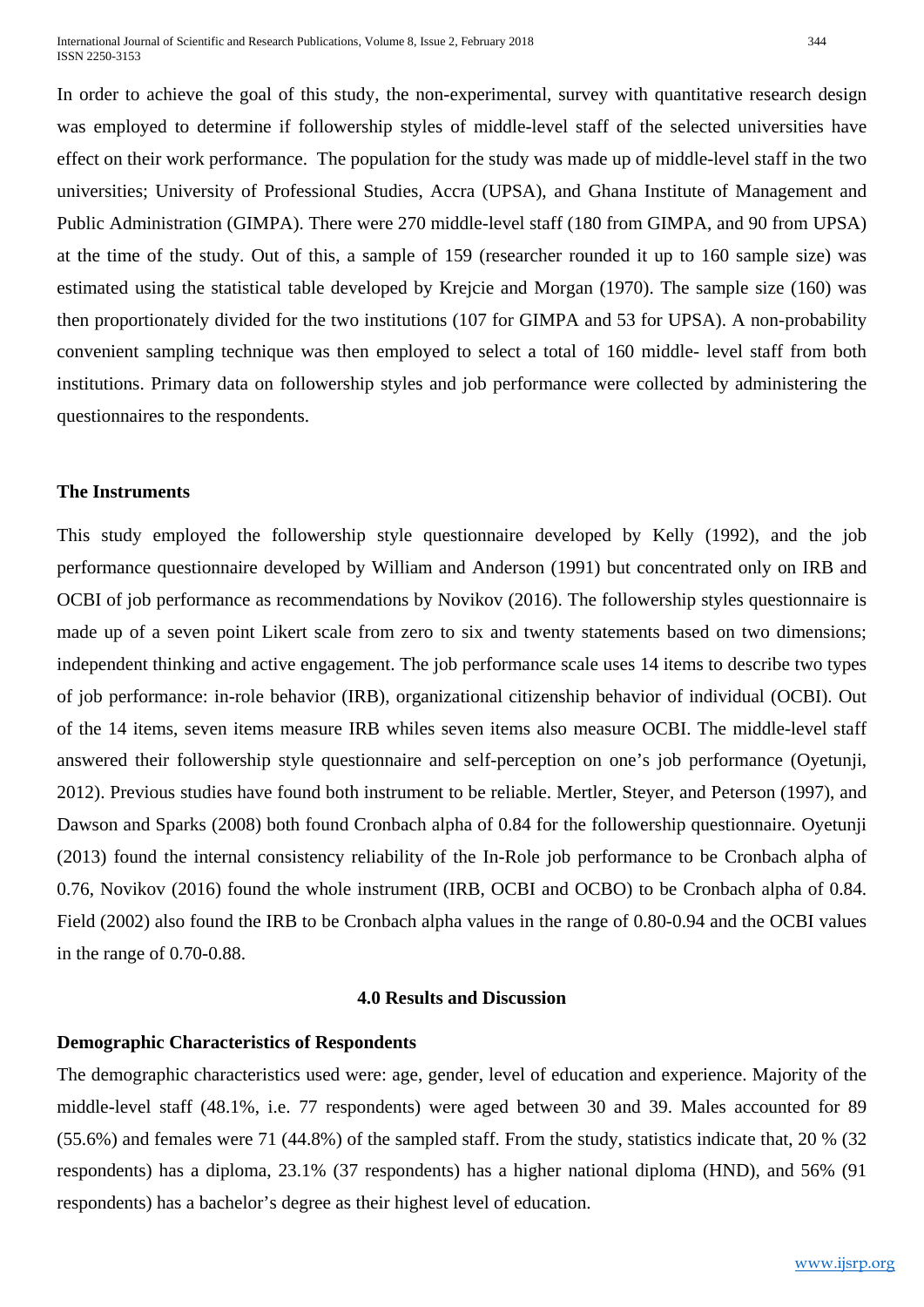## **Dominant Followership Style**

## **Table 1: Dominant Followership Style of Middle-Level Staff**

| <b>Followership Styles</b> |                  |                 |  |  |  |  |  |  |
|----------------------------|------------------|-----------------|--|--|--|--|--|--|
|                            | <b>Frequency</b> | Percent $(\% )$ |  |  |  |  |  |  |
| Alienated                  |                  | 0.6             |  |  |  |  |  |  |
| Conformist                 | 10               | 6.3             |  |  |  |  |  |  |
| Pragmatist                 | 53               | 33.1            |  |  |  |  |  |  |
| Exemplary                  | 93               | 58.1            |  |  |  |  |  |  |
| Passive                    | 3                | 1.9             |  |  |  |  |  |  |
| Total                      | 160              | 100             |  |  |  |  |  |  |

*Source:* Field Data (2017)

A descriptive statistic of the followership styles of middle-level staff is shown in table 1. From the table, the majority (58.1%) of the participants acted as exemplary followers, 33.1% of the participants indicated being pragmatist followers, 6.3% indicated being conformist followers, 1.9% indicated being passive followers, with only 0.6% indicated being alienated followers. Therefore, from the first research question, the exemplary followership style is the most dominant followership style among the middle-level staff of the selected public universities.

## **Correlation Analyses and Discussion**

The second research question was transformed to the following hypotheses.

Ho: There is no significant relationship between followership styles and job performance.

H2: There is a significant relationship between followership styles and job performance

## **Table 2. Correlation Result of Followership Style and Job Performance**

|                          |                   | Alienated | Conformist | Pragmatist | Exemplary<br>Followershi Followershi Followershi Followershi Followershi Performanc | Passive | Totals of<br>Job |
|--------------------------|-------------------|-----------|------------|------------|-------------------------------------------------------------------------------------|---------|------------------|
|                          |                   | p Style   | p Style    | p Style    | p Style                                                                             | p Style | e                |
| Alienated                | Pearson           |           |            |            |                                                                                     |         |                  |
| Followership Correlation |                   |           |            |            |                                                                                     |         |                  |
| <b>Style</b>             | $Sig. (2-tailed)$ |           |            |            |                                                                                     |         |                  |
|                          | N                 | 160       |            |            |                                                                                     |         |                  |
| Conformist               | Pearson           | $-.020$   |            |            |                                                                                     |         |                  |
| Followership Correlation |                   |           |            |            |                                                                                     |         |                  |
| <b>Style</b>             | $Sig. (2-tailed)$ | .797      |            |            |                                                                                     |         |                  |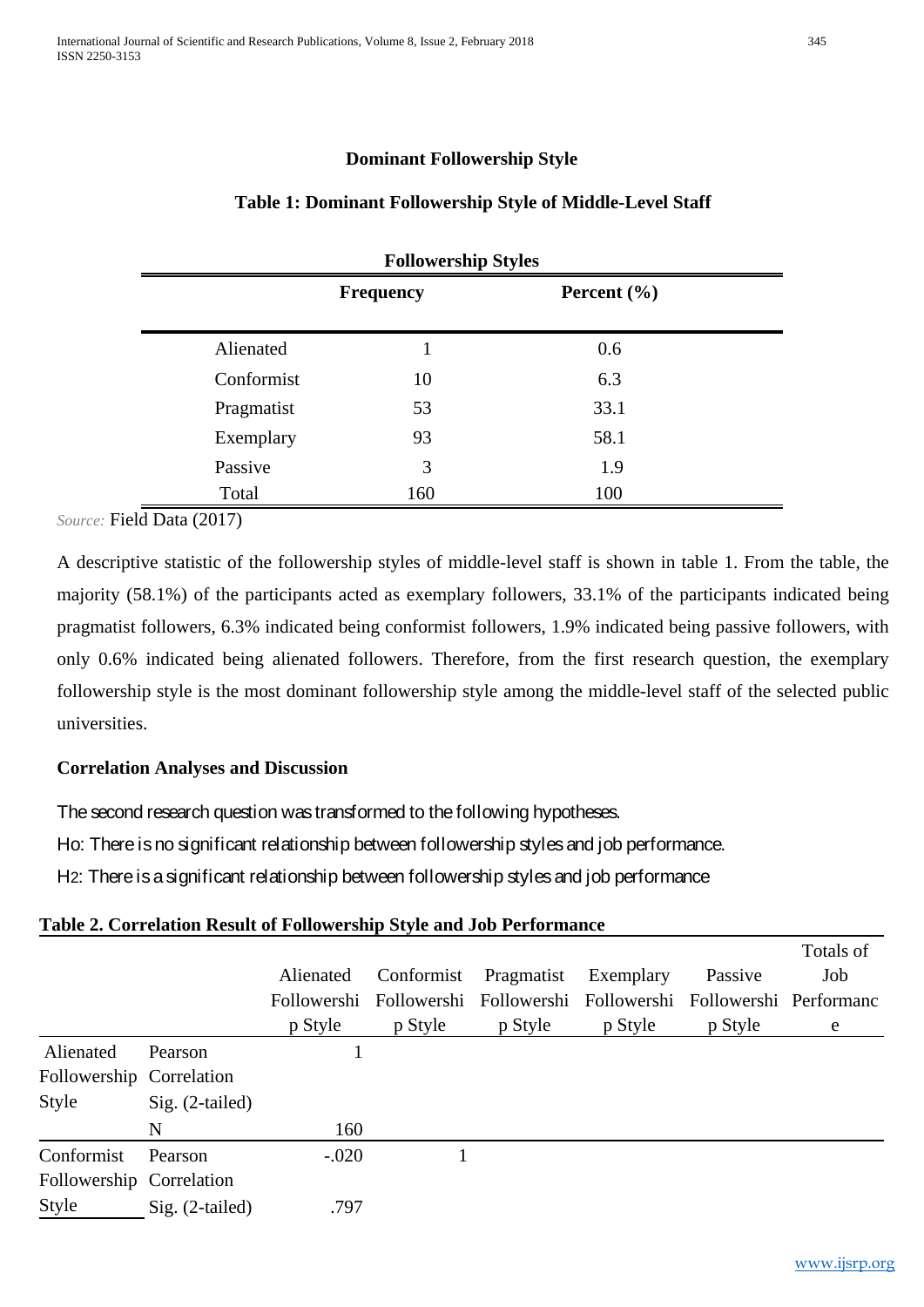|                          | N               | 160      | 160                   |             |                       |              |     |
|--------------------------|-----------------|----------|-----------------------|-------------|-----------------------|--------------|-----|
| Pragmatist               | Pearson         | $-0.056$ | $-0.182$ <sup>*</sup> |             |                       |              |     |
| Followership Correlation |                 |          |                       |             |                       |              |     |
| Style                    | Sig. (2-tailed) | 0.483    | 0.021                 |             |                       |              |     |
|                          | N               | 160      | 160                   | 160         |                       |              |     |
| Exemplary                | Pearson         | $-0.093$ | $-0.304$ **           | $-0.829$ ** | $\mathbf{1}$          |              |     |
| Followership             | Correlation     |          |                       |             |                       |              |     |
| <b>Style</b>             | Sig. (2-tailed) | 0.240    | 0.000                 | 0.000       |                       |              |     |
|                          | $\mathbf N$     | 160      | 160                   | 160         | 160                   |              |     |
| Passive                  | Pearson         | $-0.011$ | $-0.036$              | $-0.097$    | $-0.163$ <sup>*</sup> | $\mathbf{1}$ |     |
| Followership             | Correlation     |          |                       |             |                       |              |     |
| <b>Style</b>             | Sig. (2-tailed) | 0.891    | 0.654                 | 0.221       | 0.040                 |              |     |
|                          | N               | 160      | 160                   | 160         | 160                   | 160          |     |
| Job                      | Pearson         | $-0.032$ | $-0.056$              | $0.156*$    | $0.192*$              | $-0.040$     |     |
| Performance              | Correlation     |          |                       |             |                       |              |     |
|                          | Sig. (2-tailed) | 0.689    | 0.481                 | 0.049       | 0.015                 | 0.615        |     |
|                          | N               | 160      | 160                   | 160         | 160                   | 160          | 160 |

\*. Correlation is significant at the 0.05 level (2-tailed).

\*\*. Correlation is significant at the 0.01 level (2-tailed).

*Source:* Field Data (2017)

From table 2, there is a weak negative relationship between alienated, conformist, and passive followership style and job performance. This means that as the staff exhibit any of these followership styles, their ability to perform high decreases. However, pragmatic ( $r = 0.156$  p = 0.049) and exemplary ( $r = 0.192$  p = 0.015) followership styles showed a significant positive relationship with job performance. This implies that, job performance will be high for employees who exhibited both pragmatist and exemplary followership style. From the results, the hypothesis is rejected for alienated, conformist, and passive followers but accepted for exemplary and pragmatist followers.

Although Favara's (2009) studies found only exemplary followership style to be positively related to high job performance, Oyentunji's studies (2013) found no relationship to exist between exemplary followership styles and job performance. On the contrary Oyentunji's studies (2013) rather found passive followership style to be highly related with high job performance. However, Amanollah, Kalkhoran, Naami, and Beshlideh (2013) study revealed that, exemplary followers (high level of independent, critical thinking, and high level of active engagement) basically have higher level of job outcomes. In addition, Novikov (2016) study also found exemplary followers to be high performer as compared to pragmatist followers which also supports Kelly's (1992) followership theory. The result of this study implies that, leaders (heads of department) of the various public universities need more of exemplary middle-level staff in order to achieve their set goals for the institution.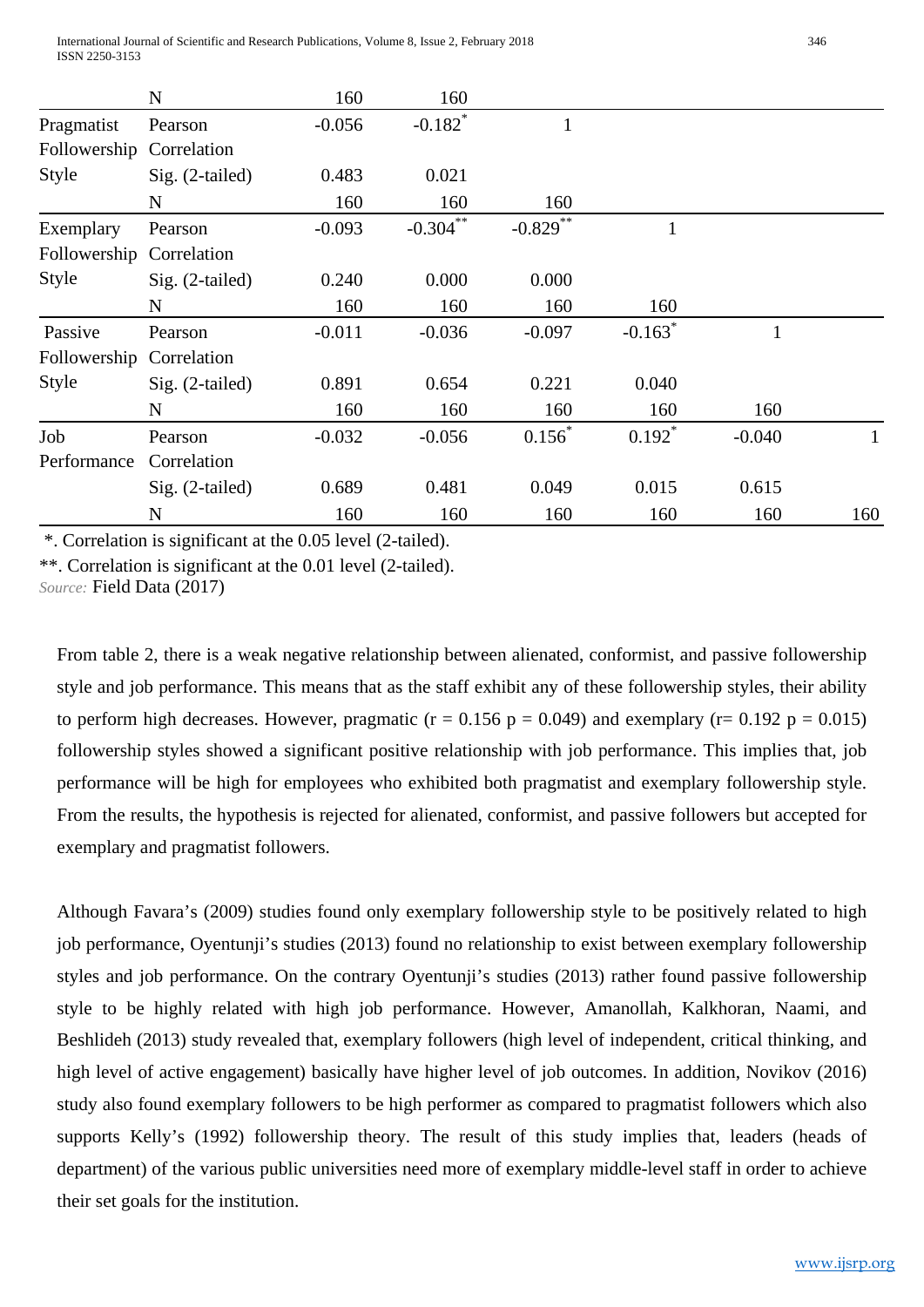### **Regression Analyses and Discussion**

The following hypothesis was formulated from the second research question.

Ho: There is no significant effect of followership styles on job performance

H2: There is a significant effect of followership styles on job performance

In order to assess the effect of the various followership styles on job performance, a hierarchical regression was employed to ascertain the individual variance. The results of the analysis have been output below:

**Table 3. Result of Hierarchical Multiple Regression for the Predictive Effect of Followership Styles on Job Performance**

|                |                      |             |            | Std. Error | <b>Change Statistics</b> |        |     |     |        |
|----------------|----------------------|-------------|------------|------------|--------------------------|--------|-----|-----|--------|
| Mode           |                      | $\mathbf R$ | Adjusted R | of the     | R Square                 | F      |     |     | Sig. F |
|                | R                    | Square      | Square     | Estimate   | Change                   | Change | df1 | df2 | Change |
| $\mathbf{1}$   | $0.201^{\rm a}$      | 0.041       | 0.034      | 5.89286    | 0.041                    | 6.673  |     | 158 | 0.011  |
| 2              | $0.221^{b}$          | 0.049       | 0.037      | 5.88524    | 0.009                    | 1.410  |     | 157 | 0.237  |
| 3              | $0.222^{\circ}$      | 0.049       | 0.031      | 5.90389    | 0.000                    | 0.010  |     | 156 | 0.921  |
| $\overline{4}$ | $0.227$ <sup>d</sup> | 0.052       | 0.027      | 5.91471    | 0.003                    | 0.430  |     | 155 | 0.513  |
| 5              | $0.253^e$            | 0.064       | 0.034      | 5.89533    | 0.012                    | 2.020  |     | 154 | 0.157  |

a. Predictors: (Constant), Exemplary

b. Predictors: (Constant), Exemplary, Pragmatist

c. Predictors: (Constant), Exemplary, Pragmatist, Alienated

d. Predictors: (Constant), Exemplary, Pragmatist, Alienated, Passive

e. Predictors: (Constant), Exemplar, Pragmatist, Alienated, Passive, Conformist

f. Dependent Variable: Job Performance

*Source:* Field Data (2017)

The results of the analyses above (Table 3) reveals that in the first step, exemplary followership style contributed 4.1%  $(R^2=0.041)$  variance in job performance. The result further reveals that exemplary followership style is positively related and significant to job performance  $(\beta = 0.201, p=0.011)$ . However, in the second step, pragmatist followership style contributed 0.9% ( $\Delta R^2$  =0.009) variance in job performance. From the result, there is a positive relationship between pragmatist followership style and job performance ( $\beta$ = 0.159,  $p=0.237$ ) but not significant. In the third step, alienated followership style did not make any contribution when it was added to the job performance model  $(\Delta R^2 = 0.00, \beta = 0.008, \beta = 0.921)$ . Also, in the fourth step, passive followership style contributed  $0.3\%$  ( $\Delta R^2$ =0.003) variance in job performance. The coefficient table reveals that, passive followership style is negatively related to job performance ( $\beta$ = -0.055, p=0.513). In the fifth step, conformist followership style contributed 1.2%  $(\Delta R^2 = 0.012)$  variance in job performance. The result further revealed that although conformist followership style is positively related (β=  $0.237$ , p=0.157), it is however not significant. The table indicates that, only the relationship between exemplary followership style and job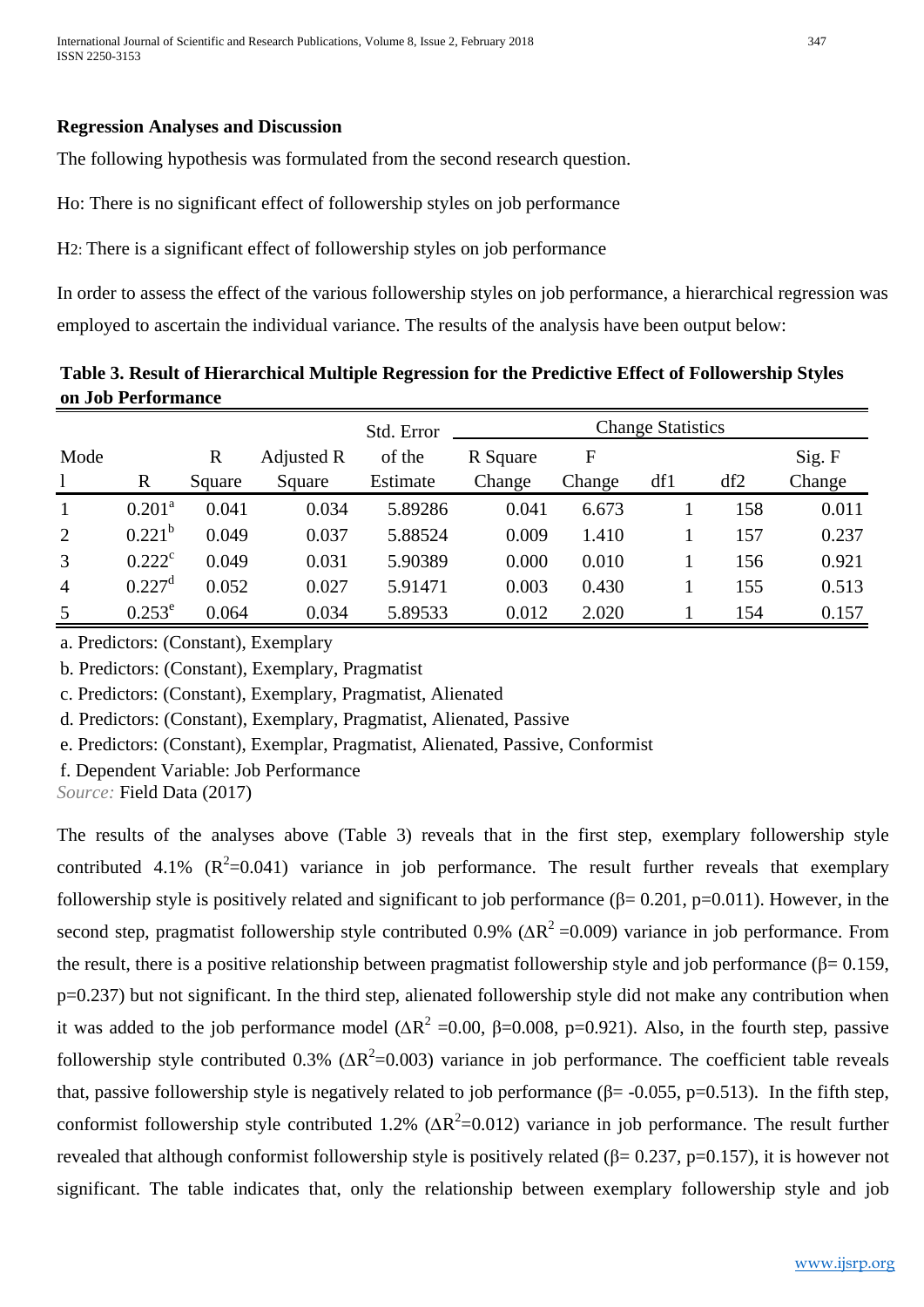performance was positive and has significant effect on job performance ( $\beta$ = 0.201, p<0.05). However, there is no significant effect of pragmatist, alienated, conformist and passive followership styles on job performance. In line with hypothesis two, only exemplary followership style was the followership style variable that had the most variance on job performance.

The result of the hierarchical regression indicated that only exemplary followership styles had the most variance on the job performance of the middle-level staff. It was revealed that; exemplary followership style is the only style that has a significant effect on job performance as compared to the other four followership styles. Favara (2009), Amanollah et al., (2013), Hinic et al., and Novikov (2016), found exemplary followership style to be high predictor of job performance and job satisfaction. This implies that, middle-level staff who exhibit exemplary followership style will have higher levels of job performance. It could also be said that, since exemplary followership style significantly affects the job performance of middle-level staff, to improve job performance, the leaders of the various public universities should look out for employees who exhibit the exemplary followership style during recruitment. Also, the leaders can put in necessary measures such as training and motivation in order to transform non-exemplary employees to become exemplary. Finally, being aware of the effect of exemplary followership style will enable the head of department of the public universities to know the appropriate leadership style to exhibit when dealing with them.

## **Independent Sample Test and Discussion**

The third question was also transformed to the following hypothesis:

H0: There is no significant difference in job performance due to followership style H3: There is a significant difference in job performance due to followership style

In order to test the hypothesis that there is a difference in job performance due to followership style of the middle level staff, the independent sample test was employed. The intention had been to use an ANOVA to compare the mean differences across all five groups. However, there was insufficient data in one group (alienated followership) to do so. The researcher then identified and selected the two dominant followership styles that were significant to the job performance construct and hence used them as the two groups against which job performance was tested on. The results of the analysis are displayed in table 4 below:

## **Table 4. Independent Sample Test for Dominant Followership Style and Job Performance**

## **Group Statistics**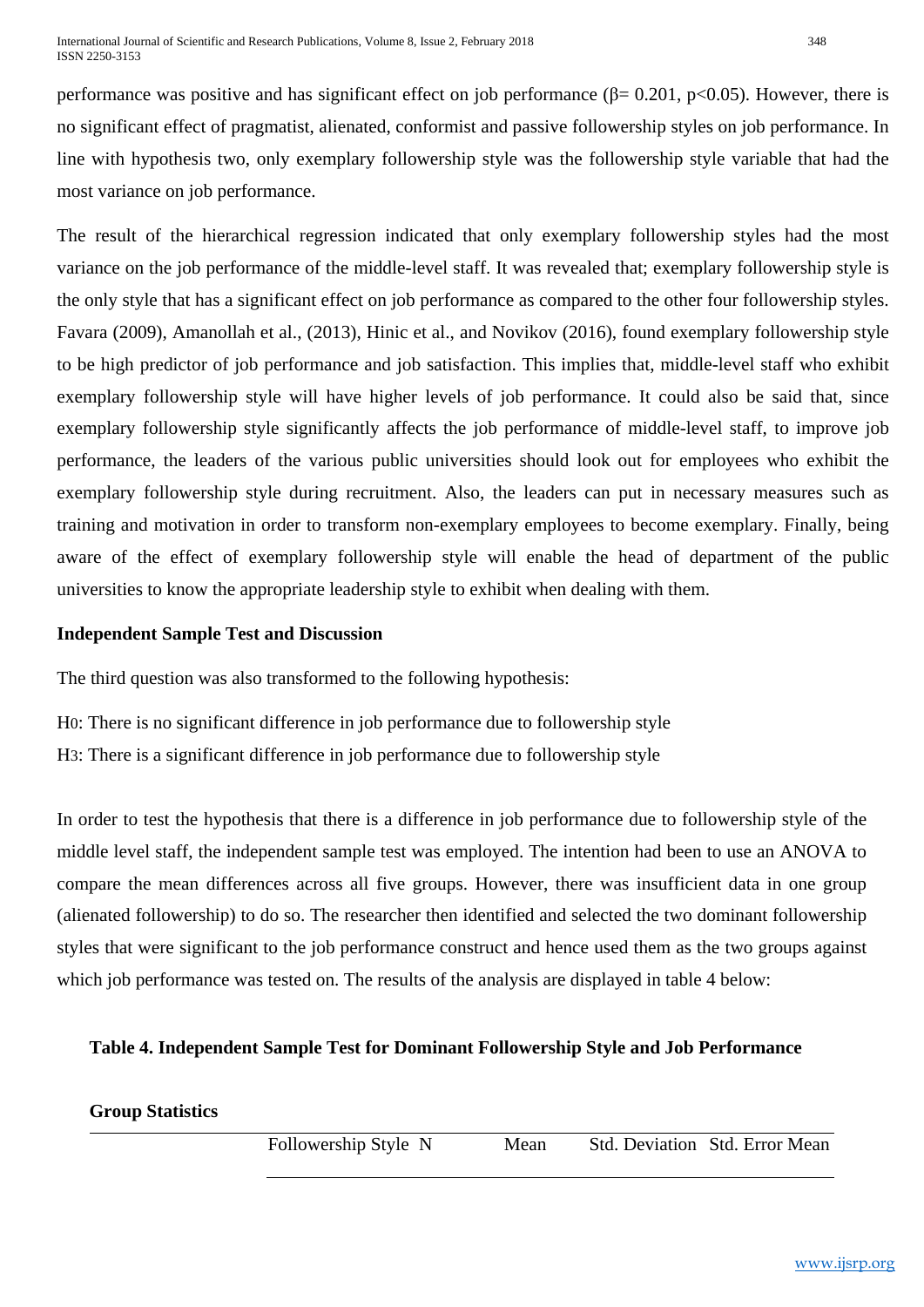|                                | Exemplary                                           |                                                   | 93                           | 50.3763 | 5.88276 |            | 0.61001    |  |
|--------------------------------|-----------------------------------------------------|---------------------------------------------------|------------------------------|---------|---------|------------|------------|--|
| <b>Job Performance</b>         | Pragmatist                                          |                                                   | 53                           | 48.4528 | 6.03058 |            | 0.82836    |  |
|                                | *p is not significant at 0.05 level of significance |                                                   |                              |         |         |            |            |  |
| Source: Field Data (2017)      |                                                     |                                                   |                              |         |         |            |            |  |
| <b>Independent Sample Test</b> |                                                     |                                                   |                              |         |         |            |            |  |
|                                |                                                     | Levene's Test for<br>t-test for Equality of Means |                              |         |         |            |            |  |
|                                |                                                     |                                                   | <b>Equality of Variances</b> |         |         |            |            |  |
|                                |                                                     | $\mathbf{F}$                                      | Sig.                         | T       | df      | Sig. $(2-$ | Mean       |  |
|                                |                                                     |                                                   |                              |         |         | tailed)    | Difference |  |
|                                | Equal variances                                     | 0.206                                             | 0.650                        | 1.883   | 144     | 0.62       | 1.92351    |  |
| Job                            | assumed                                             |                                                   |                              |         |         |            |            |  |
| Performance                    | Equal variances not                                 |                                                   |                              | 1.870   | 106.06  |            |            |  |
|                                | assumed                                             |                                                   |                              |         |         | 0.64       | 1.92351    |  |

*Source:* Field Data (2017)

From the output above (table 4), since the first significance value is greater than 0.05 (0.650), the entire table will be analysed using the top rows. From the output table above it can be inferred that there is no statistically significant difference in the job performance (t<sub>(144)</sub> = 1.833, p>0.05) of middle-level staff who practiced exemplary followership style (M= 50.38, SD= 5.88) and those who practiced pragmatist followership style ( $M = 48.45$ ,  $SD = 6.03$ ). That is, there is enough statistical evidence to conclude that the hypothesis three is invalid. Hence hypothesis three was not supported.

This implies that, although the job performance level of the middle-level staff can change due to the type of followership style they exhibited, this change is not too substantial. The two most dominant followership styles were the exemplary followership style followed by the pragmatist followership style. From the findings, it was revealed that these two most dominant followership styles do not bring about a considerable change in the job performance level of middle-level staff who exhibit these followership styles.

## **4.0 CONCLUSIONS**

The oversight of many organizations and academic institutions is the focus on building leaders to the near neglect of followers who as well play a key role to the success or failure of any organization. The findings from the study revealed that, exemplary followers are positive predictors of high job performance. Heads of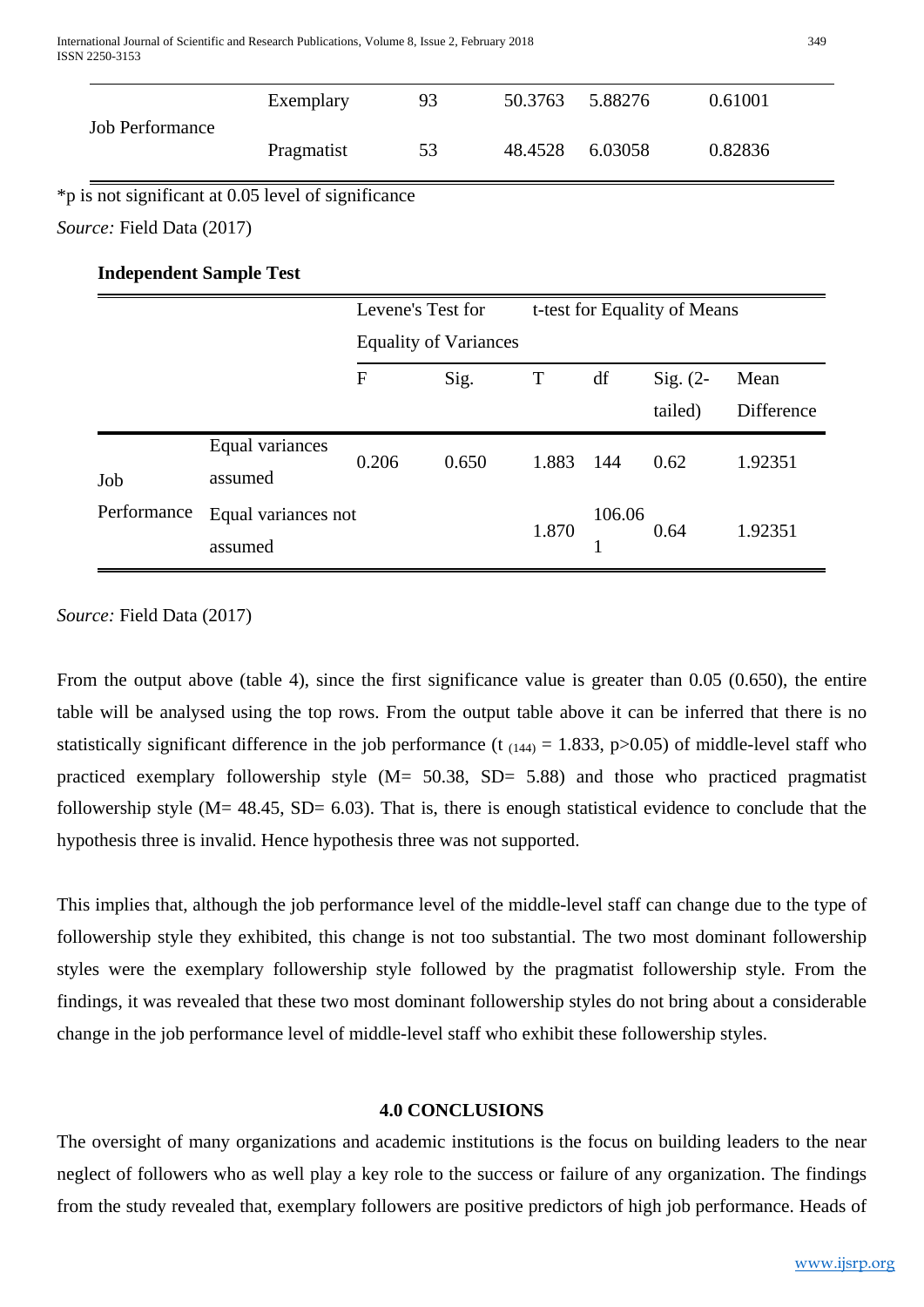International Journal of Scientific and Research Publications, Volume 8, Issue 2, February 2018 350 ISSN 2250-3153

department of Ghana's public universities should be aware of the different followership styles exhibited by their middle-level staff. Although these leaders are often preoccupied with other administrative duties, there is the need to appreciate the existence of these followership styles since a lack of understanding of it can eventually lead to ineffectiveness on the part of the subordinates (Collinson, 2006). The findings of this study show that, a total of 41.9 percent (alienated=0.6%, conformist=6.3%, pragmatist=33.1%, passive=1.9%) of the middle-level staff are not exemplary followers. This implies that, about 41.9 percent of these middle-level staff have low level of job performance and thus, will not make significant contribution to the growth of the institution. It now becomes the responsibility of the heads of department to now put measures in place aimed at promoting characteristics that can lead to exemplary followership. In order to be able to do this successfully, there should be some aspect of followership studies in leadership education across board, that is, heads of departments ought to understand how to follow (Pitron, 2007) to begin with. This will enable them to transfer that knowledge to their staff to become exemplary followers through behavior modelling. Also, heads of department can do this by consciously encourage nonexemplary followers to be more proactive and this will encourage them to be courageous and assume responsibility (Chaleff, 2009; Kellerman, 2008) thus, making them more actively engaged and highly independent, critical thinkers. Comparatively public universities in Ghana are recognized as one of the best in Africa, and the more exemplary followers (who form the majority) we have, the better these public universities become.

#### **ACKNOWLEDGMENTS**

I would like to thank Dr. Joseph K. Tuffour for his immense support throughout the entire process.

#### **REFERENCES**

- [1] Amanollah, M., Kalkhoran, N., Naami, A., & Beshlideh, K. (2013). The comparison of employees' followership styles in their job attitudes. *International Journal of Psychology and Behavioural Research*,115-125.
- [2] Baker, S. D., Mathis, C. J., & Stites-Doe, S. (2011). An exploratory study investigating leader and follower characteristics at us healthcare organizations. *Journal of Managerial Issues,* 23(3), 341– 363*.*
- [3] Borman, W. C., & Motowidlo, S. J. (1993). Expanding the criterion domain to include elements of contextual performance. In N. Schmitt & W. Borman (Eds), *Personnel Selection in Organizations*  (pp. 71-98). New York: Jossey-Bass.
- [4] Borman, W. C., White, L. A., & Dorsey, D. W. (1995). Effects of ratee task performance and interpersonal factors on supervisor and peer ratings. *Journal of Applied Psychology*, 80, 168-177.
- [5] Bjugstad, K., Thach, E., Thompson, K. J., & Morris, A. (2006). A Fresh look at Followership: A Model for Matching Followership and Leadership Styles. *Journal of Behavioral & Applied Management*, 7(3), 304-319.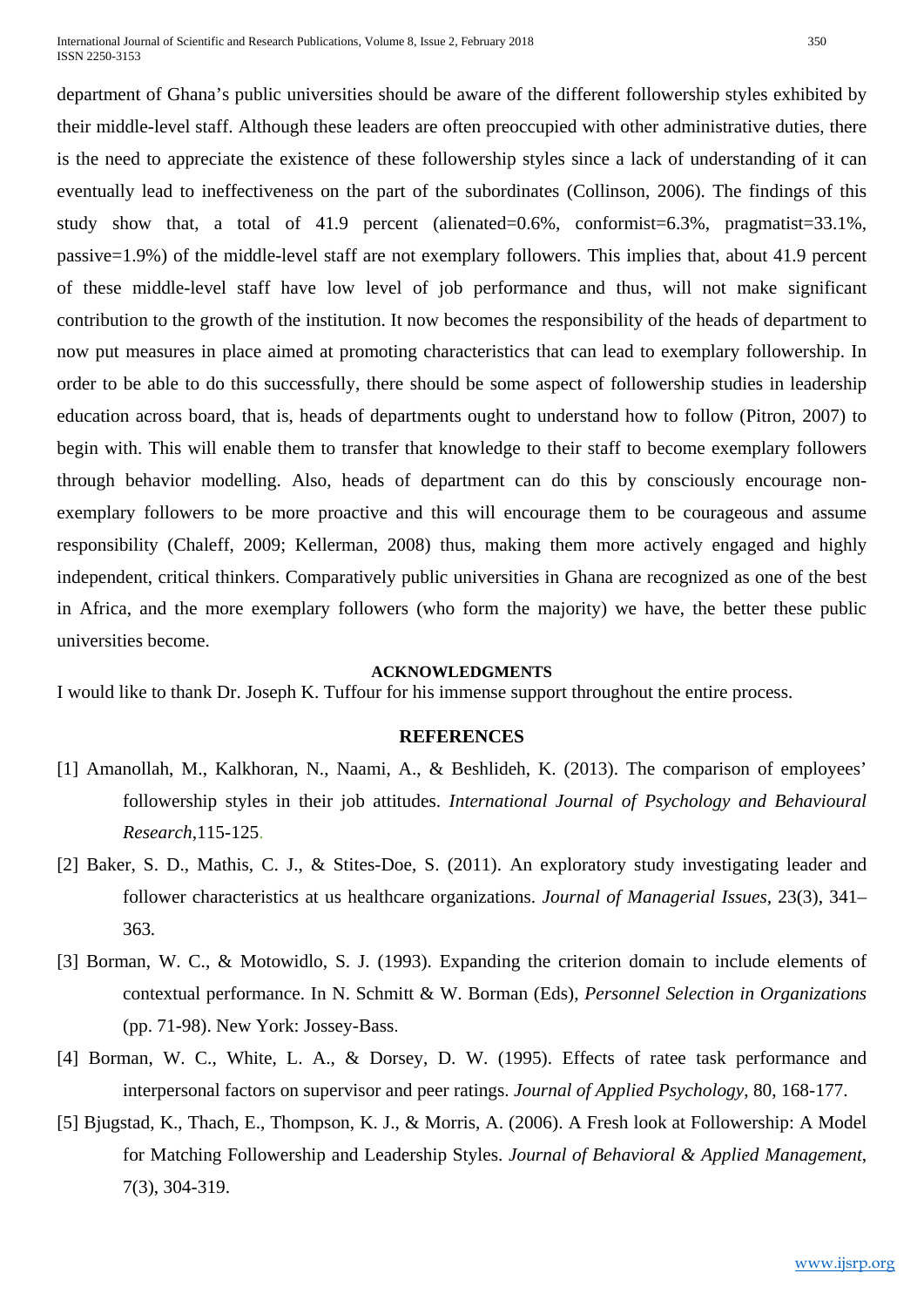- [6] Chaleff, I. (2009). The courageous follower: Standing up to and for our leaders (3rd ed.). San Francisco, CA: Berrett-Koehler.
- [7] Chazan, N. (1983). An anatomy of Ghanaian politics: Managing political recession, 1969–1982. Boulder, CO: Westview Press
- [8] Favara Jr, L. F. (2009). Putting Followership on the Map: Examining followership styles and their relationship with job satisfaction and job performance. *Journal of Business & Leadership*, 68-77.
- [9] Hale, J.R., & Fields, D.L. (2007). Exploring servant leadership across cultures: A study of followership in Ghana and the USA. https://researchgate.net/publication/247765300
- [10] Hinic´, D., Grubor, J., & Brulic, L. (2016). Followership styles and job satisfaction in secondary school teachers in Serbia. *Educational Management Administration & Leadership*,1–18.
- [11] Kellerman, B. (2008). *Followership: How followers are creating change and changing leaders*. Boston, MA: Harvard Business Press.
- [12] Kelly, R. E. (1992). *The Power of Followership: How to create leaders people want to follow and followers who lead themselves*. New York: Doubleday.
- [13] Krejcie, R.V., & Morgan, D.W. (1970). Determining sample size for research activities. *Educational and psychological measurement*, 30, 607-610.
- [14] MacKenzie, S.B., Podsakoff, P., & Fetter, R. (1991). Organizational citizenship behavior and objective productivity as determinants of managerial evolutions of salespersons' performance*. Organizational Behavior and Human Decision Process,* (123-150).
- [15] Mertler, C., Steyer, S., & Peterson, G. (1997, October). Teachers' perception of the leadership/followership dialectic. Paper presented at the annual meeting of the Midwestern Educational Research Association, Chicago.
- [16] Mohamadzadeh, Z., Mortazavi, S., Lagzian, M., & Rahimnia, F. (2015). Toward an exploration of follower's implicit followership theories of Mashhad's large organizations using a qualitative approach. *Iranian Journal of Management Studies (IJMS) 8*(3), 397–419.
- [17] Motowidlo, S. J. (2003). Job performance. In W. C. Borman, D. R. Ilgen & R. J. Klimoski (Eds.), *Handbook of Psychology: 12 Industrial and Organizational Psychology* (pp.39-53). NY: John Wiley and Sons.
- [18] Motowidlo, S. J., & Van Scotter, J. R. (1994). Evidence that task performance should be distinguished from contextual performance. Journal of Applied Psychology, 79, 475-480.
- [19] Naiemah, S.U., Hassan, A., & Annuar, K.S. (2014). Task performance and organizational citizenship behavior (OCB) as Predictors of Career Satisfaction. *International Review of Social Sciences,* 64- 73.
- [20] Novikove, V. (2016). Followership and performance in acquisition, research and development organizations. *Emerging Leadership Journeys,* 1-33*.*